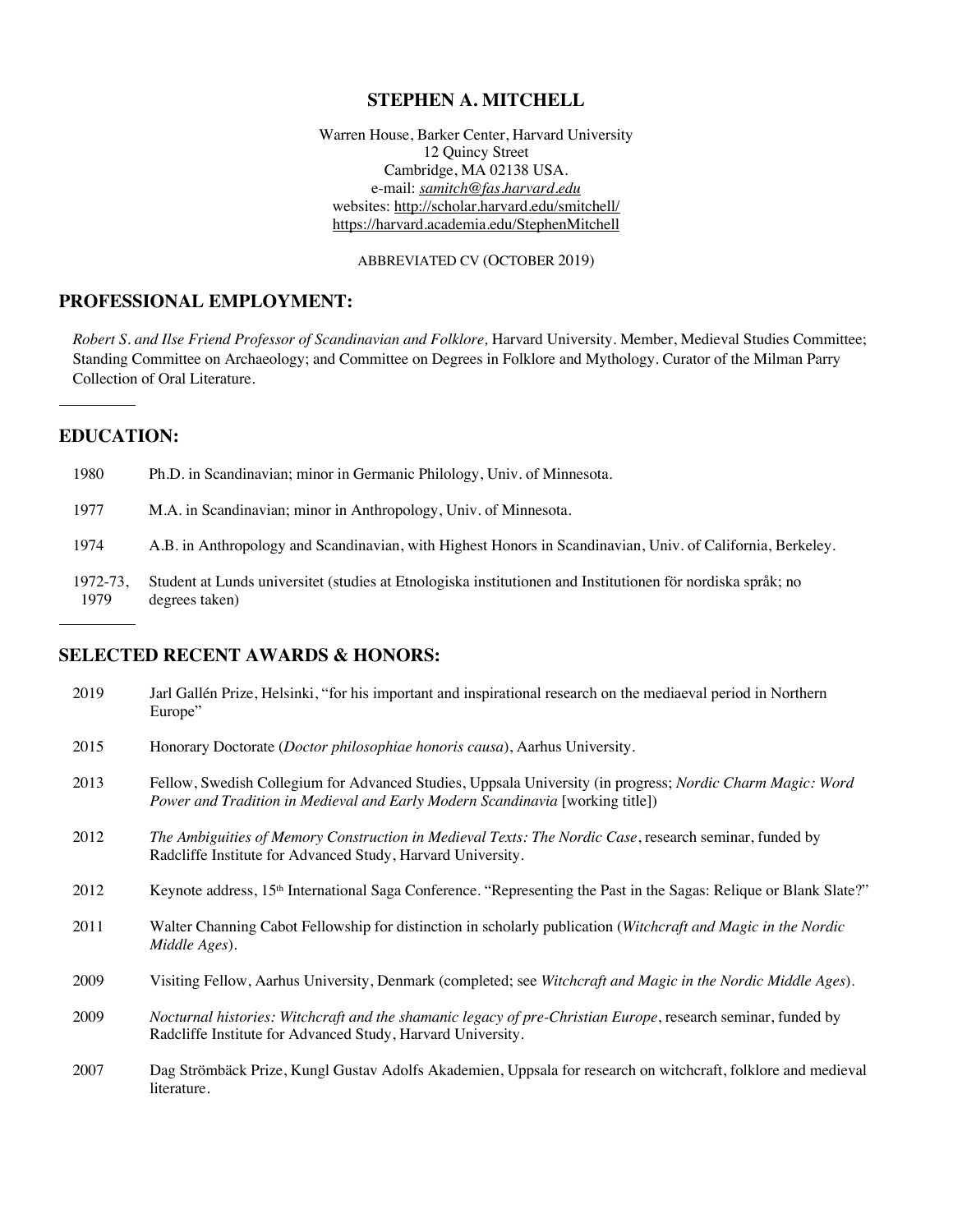2004-05 American Fellow, Radcliffe Institute for Advanced Studies, Harvard University (completed; see *Witchcraft and Magic in the Nordic Middle Ages*).

### **SELECTED PUBLICATIONS:**

2019 "Scandinavia." In *The Routledge History of Medieval Magic*. Ed. Catherine Rider and Sophie Page. London & New York: Routledge. Pp. 136-50.

"*Ormhäxan,* Dragons, Parturition and Tradition." In *Old Norse Mythology, Materiality and Lived Religion*, Ed. Klas Wikström af Edholm et al. Stockholm: Stockholm University Press. Pp. 115-34.

"Nordic Charm Magic: The Relevance of a Recent Find from Lincolnshire," in *Tidens landskap. En vänbok till Anders Andrén*, Ed. Anna Andreasson Sjögren et al. Lund: Nordic Academic Press. Pp. 80-81.

2018 *Handbook of Pre-Modern Nordic Memory Studies: Interdisciplinary Approaches.* Ed. Jürg Glauser, Pernille Hermann, and Stephen A. Mitchell. 2 vols. (1163 pp.) Berlin: DeGruyter.

Entries on 'Folklore Studies', 'Orality and Oral Theory', 'Óðinn´s Ravens', 'Charm Workers','Swedish Perspectives', 'U.S.Perspectives', 'The Northern Isles' in *Handbook of Pre-Modern Nordic Memory Studies: Interdisciplinary Approaches.* Ed. Jürg Glauser, Pernille Hermann, and Stephen A. Mitchell. Berlin: DeGruyter.

2017 "Óðinn, Charms and Necromancy: *Hávamál* 157 in its Nordic and European Contexts." In *Old Norse Mythology— Comparative Perspectives*. Ed. Pernille Hermann, Stephen A. Mitchell and Jens Peter Schjødt. Publications of the Milman Parry Collection of Oral Literature, 3. Cambridge: Harvard University Press. Pp. 289-321.

*Old Norse Mythology—Comparative Perspectives*. Ed. Pernille Hermann, Stephen A. Mitchell and Jens Peter Schjødt. Publications of the Milman Parry Collection of Oral Literature, 3. Cambridge: Harvard University Press.

"On the Old Swedish *Trollmöte* or *Mik mötte en gamul kerling*." In *Beyond the Piraeus Lion: East Norse Studies from Venice* Ed. Jonathan Adams and Massimiliano Bampi. Selskab for østnordisk filologi, 2. n.p.: Selskab for østnordisk filologi. Pp. 171-87.

"En Gallant Giönge=Wisa (1741): A Ballad Textscape." In *Skandinavische Schriftlandschaften: vänbok till Jürg Glauser*. Ed. Klaus Müller-Wille et al. Tübingen: Narr Francke Attempto Verlag. Pp. 208-11.

- 2016 "Heresy and Heterodoxy in Medieval Scandinavia." In *Contesting Orthodoxy in Medieval and Early Modern Europe*. Ed. Louise Nyholm Kallestrup and Raisa Toivo. Palgrave Historical Studies in Witchcraft and Magic. New York: Palgrave MacMillan. Pp. 35-56.
- 2015 "Glädjen i östnordiska texter." In *Østnordisk filologi—nu og i fremtiden*. Ed. Jonathan Adams. Selskab for østnordisk filologi, 1. Odense: Syddansk Universitetsforlag. Pp. 15-16.
- 2014 "Leechbooks, Manuals, and Grimoires. On the early History of Magical Texts in Scandinavia." *Arv. Nordic Yearbook of Folklore* 70: 57-74.

"Gudinnan Gná." *Saga och Sed*: 25-41.

"Continuity: Folklore's Problem Child?" In *Folklore in Old Norse – Old Norse in Folklore.* Ed. Daniel Sävborg and Karen Bek-Pedersen. Nordistica Tartuensis, 20. Tartu: Tartu University Press. Pp. 34-51.

Minni *and* Muninn: *Memory in Medieval Nordic Culture.* Ed. Pernille Hermann, Stephen Mitchell, Agnes Arnórsdóttir. Acta Scandinavica, 4. Turnhout: Brepols. [10 case studies on memory and medieval Scandinavia]

"Introduction" (with Pernille Hermann and Agnes Arnórsdóttir) Minni *and* Muninn: *Memory in Medieval Nordic Culture.* Ed. Pernille Hermann, Stephen Mitchell, Agnes Arnórsdóttir. Acta Scandinavica, 4. Turnhout: Brepols. Pp. 1-10.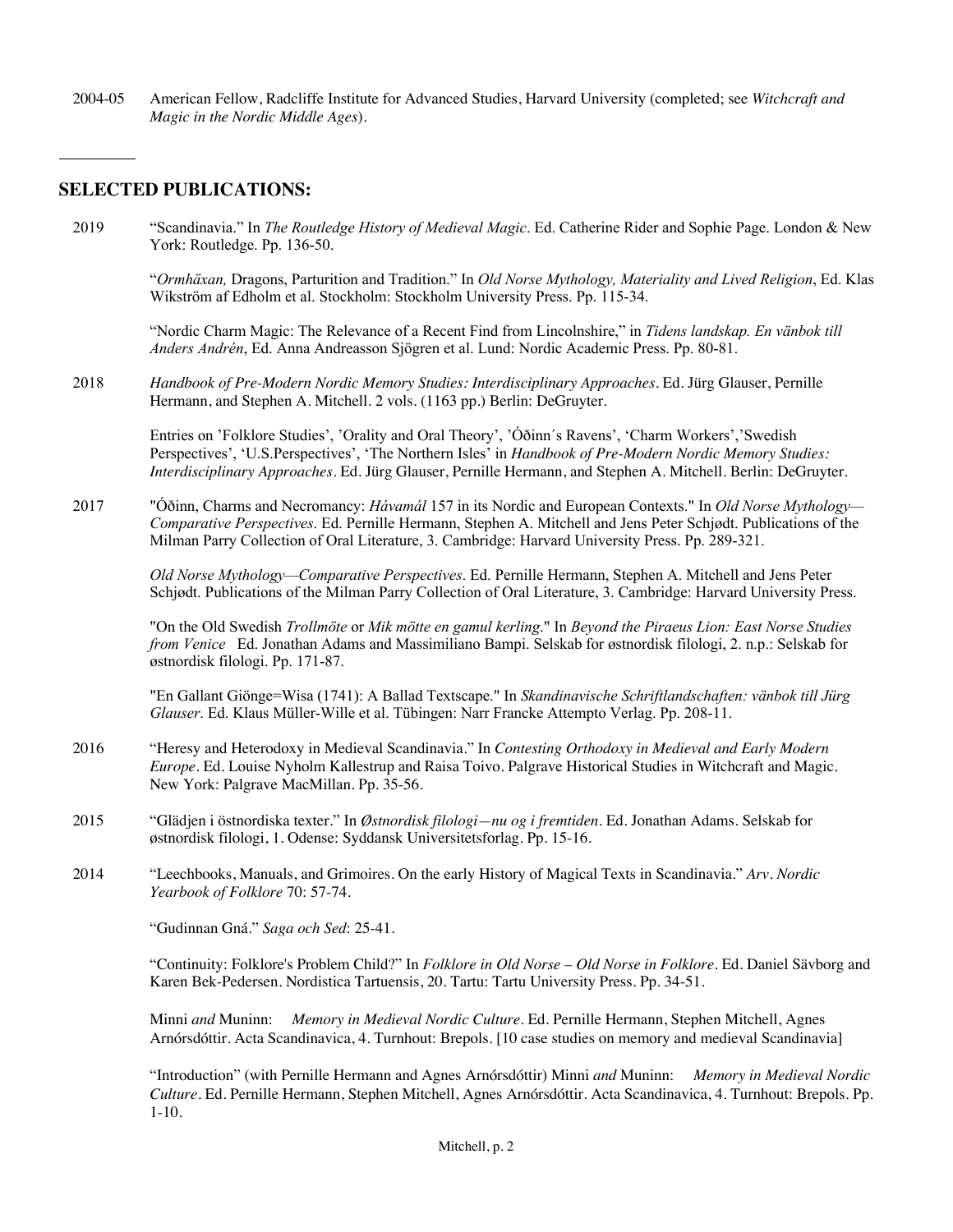"The Mythologized Past: Memory in Medieval and Early Modern Gotland." In Minni *and* Muninn: *Memory in Medieval Nordic Culture.* Ed. Pernille Hermann, Stephen Mitchell, Agnes Arnórsdóttir. Acta Scandinavica, 4. Turnhout: Brepols. Pp. 155-74.

2013 *Memory and Remembering: Past Awareness in the Medieval North*. Ed. Pernille Hermann and Stephen A. Mitchell. Special issue of *Scandinavian Studies*, 85(3). [8 contributions on memory theories and medieval Scandinavia]

"Constructing the Past: Introductory Remarks" (with Pernille Hermann). In *Memory and Remembering: Past Awareness in the Medieval North*. Ed. Pernille Hermann and Stephen A. Mitchell. Special issue of *Scandinavian Studies*, 85(3): 261-66.

"Memory, Mediality, and the 'Performative Turn': Recontextualizing Remembering in Medieval Scandinavia." In *Memory and Remembering: Past Awareness in the Medieval North*. Ed. Pernille Hermann and Stephen A. Mitchell. Special issue of *Scandinavian Studies*, 85(3): 282-305.

2012 "Heroic Legend and Onomastics: *Hálfs saga*, the *Hildebrandslied* and the Listerby Stones", in *Donum natalicium digitaliter confectum Gregorio Nagy septuagenario a discipulis collegis familiaribus oblatum / A virtual birthday gift presented to Gregory Nagy on turning seventy by his students, colleagues, and friends*, Washington, D.C.: Center for Hellenic Studies, 2012.

"*Ketils saga hængs, Friðþjófs saga frækna* and the Reception of the *Canon Episcopi* in Medieval Iceland." In *Skemmtiligastar Lygisögur: Studies in Honour of Galina Glazyrina*. Ed. Tatjana N. Jackson and Elena A. Melnikova. Moscow: Russian Academy of Sciences. Dmitry Pozharskiy University. Pp. 138-47.

"Transvektion und die verleumdete Frau in der skandinavischen Tradition (TSB D367): Ein neuerliches Überdenken des Super-Organischen in der Folkloristik " In *Text, Reihe, Transmisson: Unfestigkeit als Phänomen skandinavischer Erzählprosa 1500-1800.* Ed. Jürg Glauser and Anna Katharina Dömling. Beiträge zur Nordischen Phlologie, 42. Tübingen and Basel: A. Francke Verlag. Pp. 183-204.

"'..very dark to me..very clear to you..' Child, Grundtvig, Laurenson, and King Orfeo (Child 19)." In *Child's Children: Ballad Study and Its Legacies*. Ed. Joseph Harris and Barbara Hillers. Ballads and Songs International Studies 7. Trier: Wissenschaftlicher Verlag. Pp. 114-26.

- 2011 *Witchcraft and Magic in the Nordic Middle Ages.* Middle Ages Series. Series Ed. Ruth Mazo Karras. Philadelphia: University of Pennsylvania Press. 384 pp.
- 2010 (with Neil Price and others). "Witchcraft and Deep Time— a debate at Harvard." *Antiquity* 84: 1-16.
- 2009 "Odin, Magic and a Swedish Trial from 1484." *Scandinavian Studies* 81 (3): 263-86.

"The Supernatural and the *fornaldarsögur*: The Case of *Ketils saga hængs*." In *Fornaldarsagaerne. Myter og virkelighed. Studier i de oldislandske fornaldarsögur Norðurlanda.* Ed. Agneta Ney, Ármann Jakobsson and Annette Lassen. Copenhagen: Museum Tusculanum Forlag . Københavns Universitet. Pp. 281-98.

2008 "Spirituality and Alchemy in *Den vises sten* (1379)." In *Lärdomber oc skämptan: Medieval Swedish Literature Reconsidered.* Ed. Massimiliano Bampi and Fulvio Ferrari. Svenska Fornskrift-Sällskapets Samlingar. Serie 3. Smärre texter och undersökningar, 5. Uppsala: Svenska Fornskrift-Sällskapet. Pp. 97-108.

"*Pactum cum diabolo* og galdur á Norðurlöndum." In *Galdramenn. Galdrar og samfélag á miðöldum*. Ed. Torfi H. Tulinius. Reykjavík: Hugvísindastofnun Háskóla Íslands. Pp. 121-45.

"The heroic and legendary sagas." In *The Viking World.* Ed. Stefan Brink and Neil Price. London: Routledge. Pp. 319-22.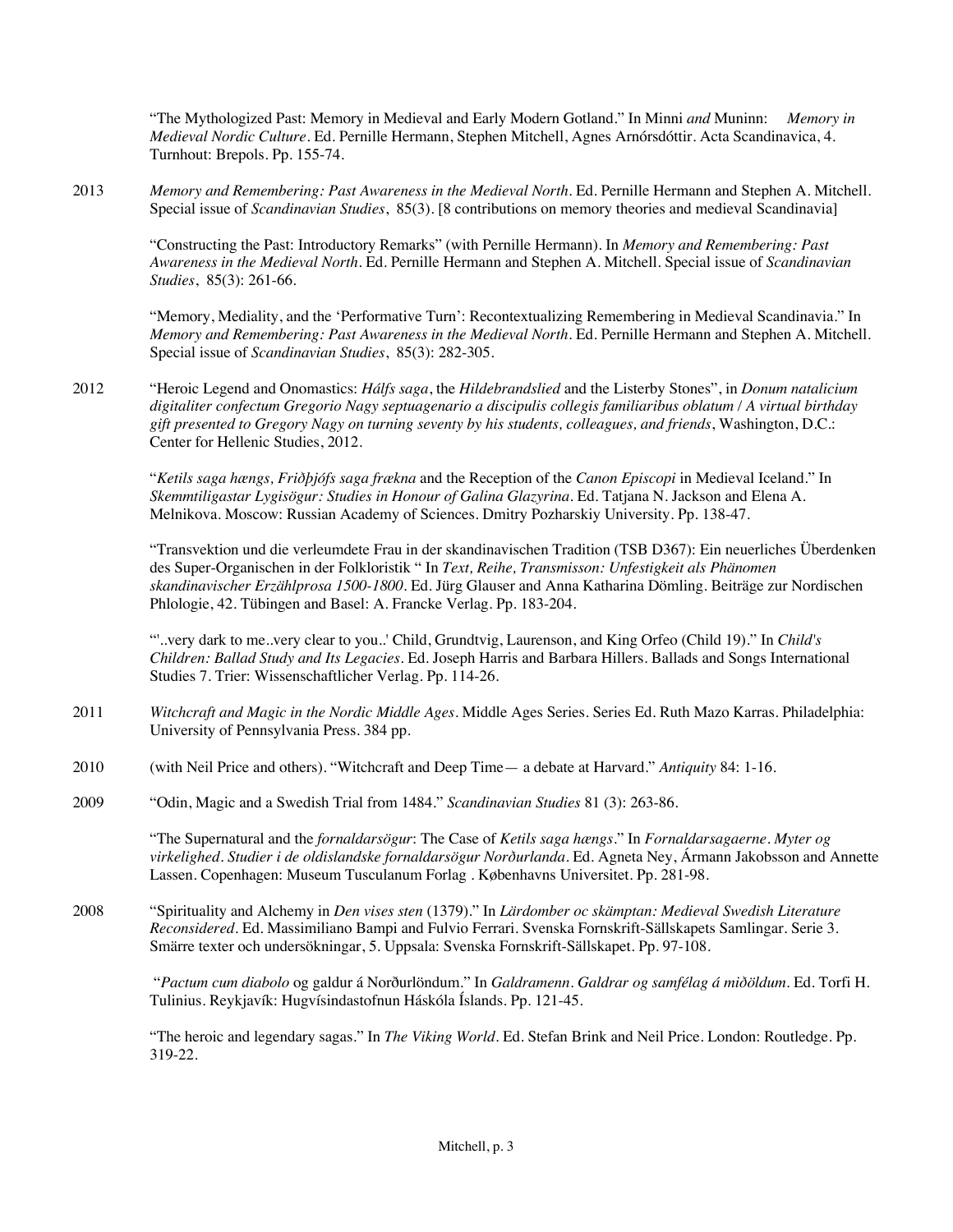"The n-Rune and Nordic Charms." In *"Vi ska alla vara välkomna!" Nordiska studier tillägnade Kristinn Jóhannesson.* Ed. Auður G. Magnúsdóttir, Henrik Janson, Karl G. Johansson, Mats Malm, and Lena Rogström. Meijbergs Arkiv för svensk ordforskning, 35. Göteborg: Meijbergs Arkiv för svensk ordforskning. Pp. 219-29.

2007 "*DgF* 526 'Lokket med runer', Memory, and Magic." In *Emily Lyle: The Persistent Scholar*. Ed. Sigrid Rieuwerts and Francis Fischer. Ballads and Songs International Studies 5. Trier: Wissenschaftlicher Verlag. Pp. 206-11.

"*Skírnismál* and Nordic Charm Magic." In *Reflections on Old Norse Myths*. Ed. Pernille Hermann, Jens Peter Schjødt and Rasmus Tranum Kristensen. Viking and Medieval Scandinavia. Studies 1. Brepols. Pp. 75-94.

"Yuletide Beasts at Lejre (from the *Bjarkarímur*)" and "The Battle on the Ice (from the *Bjarkarímur*)." *ANQ (American Notes and Queries): A Quarterly Journal of Short Articles, Notes and Reviews* 20(3): 44-47, 73-77. [with Marijane Osborne]

"The Academic Calendar and 'Primal Scream' at Harvard." In *The Ritual Year and Ritual Diversity*. Ed. Lina Midholm and Annika Nordström. Proceedings of the Second International Conference of the SIEF Working Group on the Ritual Year, Gothenburg, Sweden, June 7-11, 2006. Gothenburg: Institutet för språk och folkminnen. Dialekt, ortnamns- och folkminnesarkivet i Göteborg. Pp. 169-75.

Transl. of *Virgilessrímur* (with Gísli Sigurðsson). In *The Virgilian Tradition: The First Fifteen Hundred Years.* Ed. Jan M. Ziolkowski and Michael C. J. Putnam. New Haven: Yale University Press. Pp. 881-88.

"Interrogating Genre in the *Fornaldarsögur*: A Round-Table Discussion," *Viking and Medieval Studies* 2: 275-96 (participant and contributor).

- 2005 "'An Evil Woman is the Devil's Door Nail': Probing the Proverbial and Pictorial Patriarchate in medieval Scandinavia." In *Neue Wege in der Mittelalterphilologie.* Ed. Astrid van Nahl and Susanne Kramarz-Bein. Beiträge zur Germanistik und Skandinavistik, 55. Frankfurt am Main/Basel: Peter Lang. Pp. 11-34.
- 2004 "A Case of Witchcraft Assault in early nineteenth-century England as Ostensive Action." In *Witchcraft continued: Popular magic in modern Europe.* Ed. Owen Davies and Willem de Blécourt. Manchester: Manchester University Press. Pp. 1-28.

"Reconstructing Old Norse Oral Tradition." *Oral Tradition* 18 (2): 203-06.

2003 "The *fornaldarsögur* and Nordic Balladry: The Sámsey Episode across Genres." In *Fornaldarsagornas struktur och ideologi*. Ed. Ármann Jakobsson, Annette Lassen and Agneta Ney. Nordiska texter och undersökningar, 28. Uppsala: Uppsala Universitet, Institutionen för nordiska språk. Pp. 245-56.

"Magic as Acquired Art and the Ethnographic Value of the Sagas." In *Old Norse Myths, Literature and Society.* Ed. Margaret Clunies-Ross. The Viking Collection. Studies in Northern Civilization 14. Viborg: University Press of Southern Denmark. Pp. 132-52.

"*gandr-Göndul:* Än en gång." In *Grammatik i fokus. I. Nordisk filologi.* Ed. Lars-Olof Delsing et al. Lund: Lunds universitet. Pp. 117-23.

2002 "Performance and Norse Poetry: The Hydromel of Praise and the Effluvia of Scorn." *Oral Tradition* 16(1): 168-202.

"Women's Autobiographical Literature in the Swedish Baroque." In *Skandinavische Literaturen in der frühen Neuzeit.* Ed. Jürg Glauser and Barbara Sabel. Beiträge zur Nordischen Philologie 32. Tübingen & Basel: A. Francke Verlag. Pp. 269-90.

2001 "Forging Traditions: Oral and Literary Multiforms of *Kämpen Grimborg* (ST 7)." *Arv: The Yearbook of Scandinavian Folklore* 57: 55-69.

> "Warlocks, Varlots and Valkyries: A Prolegomenon to the Development of North Sea Witchcraft Terminology" *Cosmos* 17: 59-81. [pub. 2004]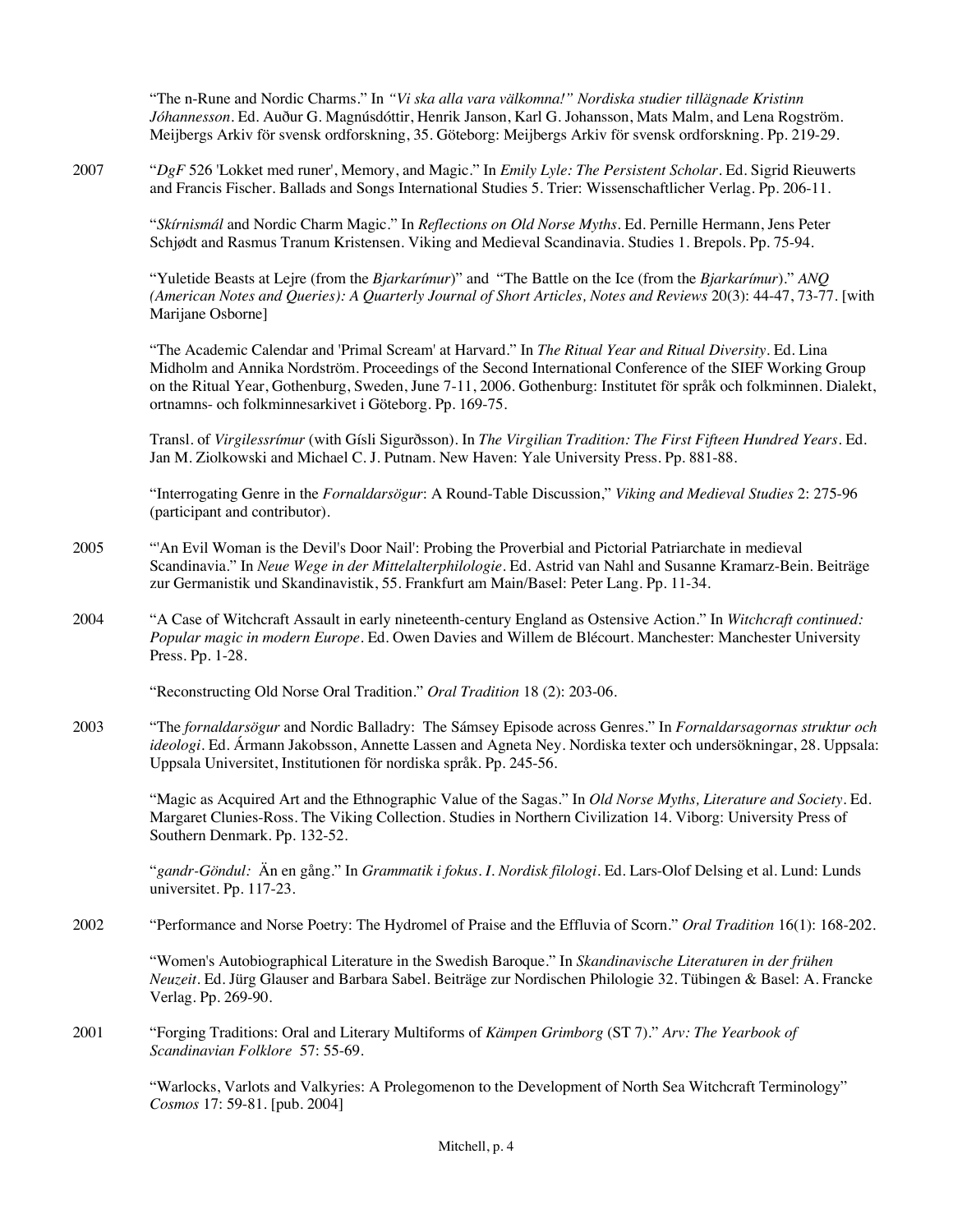2000 Co-producer, "Albert B. Lord: A Multimedia Event," a 1-hour educational video.

"Folklore and Philology Revisited: Medieval Scandinavian Folklore?" *Norden og Europa. Fagtradisjoner i nordisk etnologi og folkloristikk.* Ed. Bjarne Rogge and Bente Gullveig Alver. Occasional Paper from the Department of Cultural Studies, Univ. of Oslo 2. Olso: Novus forlag. Pp. 286-94.

"*fornaldarsögur*" entry in *Dictionary of Medieval Folklore.* Ed. Carl Lindahl, John McNamara, & John Lindow. New York: CLIO. Pp. 372-74.

"Gender and Nordic Witchcraft in the Later Middle Ages." *Arv: The Yearbook of Scandinavian Folklore* 56: 7-24*.*

"HarvardLore: Tradition and Belonging at America's Oldest College." *Norveg: The Journal of Norwegian Ethnology*  40: 47-65.

"Introduction to the Second Edition" of Albert B. Lord, *The Singer of Tales*. Cambridge: Harvard University Press. [with Gregory Nagy]. Pp. vii-xxix.

"Skírnir's Other Journey: The Riddle of Gleipnir." In *Gudar på jorden: En festskrift till Lars Lönnroth*, ed. Mats Malm and Stina Hansson. Stockholm: Brutus Östlings Bokförlag Symposion. Pp. 67-75.

"The Scandinavian Tradition" entry in *Dictionary of Medieval Folklore.* Ed. Carl Lindahl, John McNamara, & John Lindow. New York: CLIO. Pp. 876-83

*The Singer of Tales* by Albert B. Lord, 2nd Ed, with CD and new Introduction (Cambridge: Harvard University Press) [with Gregory Nagy].

*Western Folklore,* special issue on witchcraft [with Derek Collins & Timothy Tangherlini]. 59:. 246-328.

"Witchcraft in Local and Global Perspectives. Introduction." [with Derek Collins & Timothy Tangherlini]. *Western Folklore* 59: 246-50.

"Witchcraft Persecutions in the Post-Craze Era: The Case of Ann Izzard of Great Paxton, 1808." *Western Folklore* 59: 304-28.

- 1998 "Anaphrodisiac Charms in the Nordic Middle Ages: Impotence, Infertility, and Magic." *Norveg: The Journal of Norwegian Ethnology* 38: 19-42.
- 1997 "Courts, Consorts and the Transformation of Medieval Scandinavian Literature." *Germanic Studies in Honor of Anatoly Liberman.* Ed. Martha Berryman, Kurt Gustav Goblirsch, and Marvin Taylor. *North-Western European Language Evolution* 31-32: 229-42.

"*Blåkulla* and Its Antecedents: Transvection and Conventicles in Nordic Witchcraft." *Alvíssmál. Forschungen zur mittelalterlichen Kultur Skandinaviens* 7: 81-100.

"Nordic Witchcraft in Transition: Impotence, Heresy, and Diabolism in 14th-century Bergen." *Scandia. Tidskrift för historisk forskning* 63 (1): 17-33.

- 1996 "Literature in Medieval Sweden," chapter 1 in *A History of Swedish Literature.* Ed. Lars Warme. Lincoln: University of Nebraska Press. Pp. 1-57.
- 1994 "Choseness, Nationalism, and the Young Church Movement: Sweden 1880-1920." In *Many Are Chosen. Divine Election and Western Nationalism*. Ed. William R. Hutchison and Hartmut Lehmann. Harvard Theological Studies 38. Minneapolis: Fortress Press. Pp. 231-49.
- 1993 "*fornaldarsögur*," "*Óðinn*," "*Guta sag*a," and "*Skírnismál*" entries in *Encyclopedia of Old Norse-Icelandic Studies.* Ed. Phillip Pulsiano and Kirsten Wolf. New York: Garland.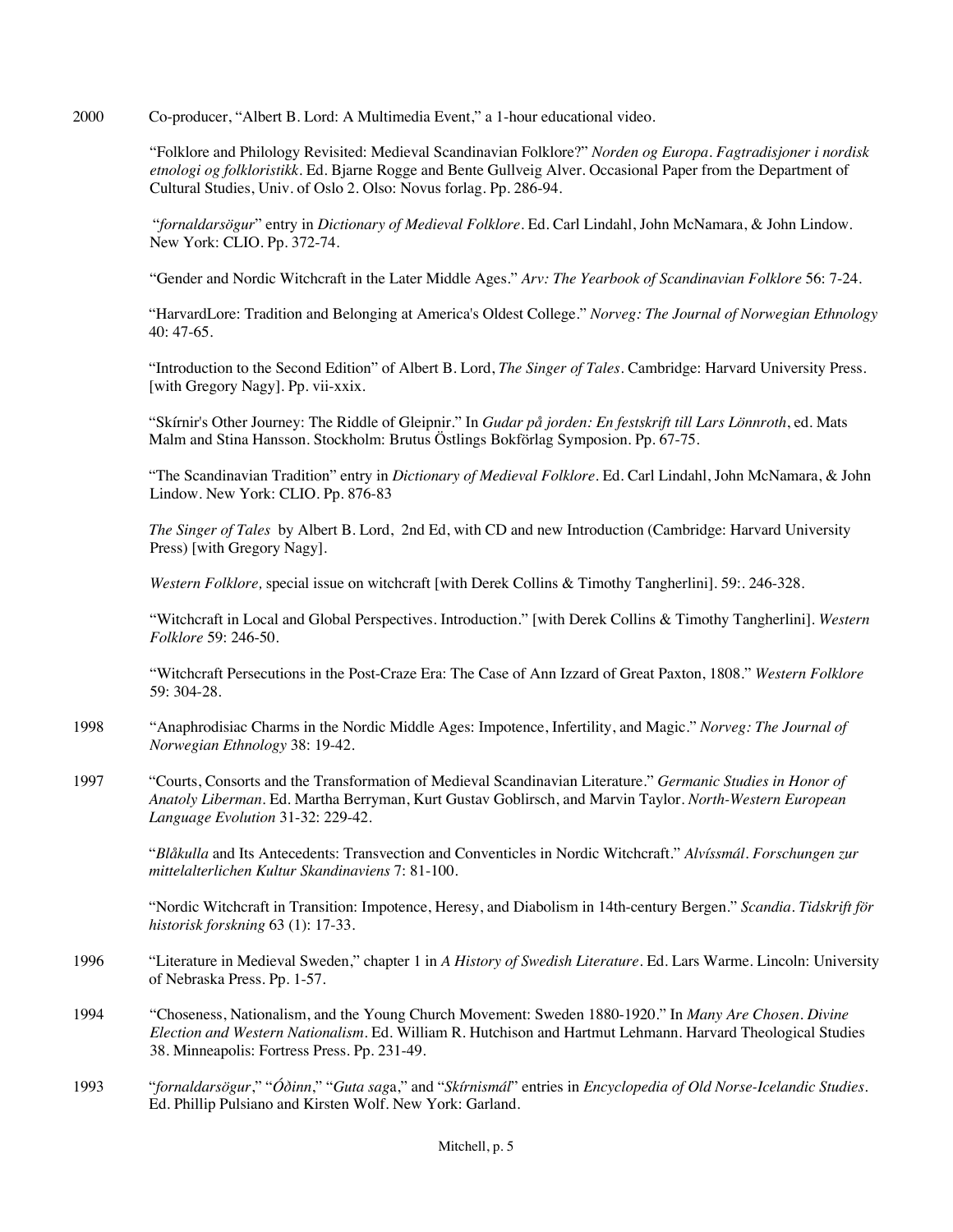- 1992 "Agneta Horn" entry in *Continental Women Writers.* Ed. Katherina M. Wilson. New York: Garland.
- 1991 *Heroic Sagas and Ballads.* Ithaca, NY: Cornell University Press. [239 pp.]

"*Gråkappan* (AT 425) as Folktale and Chapbook in Sweden." In *The Ballad and Oral Literature.* Ed. Joseph Harris. Harvard English Studies. Cambridge: Harvard University Press. Pp. 269-91.

"Heroic Legend, Parricide, and Istaby." *The Eighth International Saga Conference: The Audience of the Sagas.*  Gothenburg: Gothenburg University. II: 113-19.

1987 "The Sagaman and Oral Literature: The Icelandic Traditions of Hjörleifr inn kvensami and Geirmundr heljarskinn." *Comparative Research on Oral Traditions: A Memorial for Milman Parry.* Ed. John Miles Foley. Columbus: Slavica Publishers. Pp. 395-423.

"Reflections on the Seventeenth-Century Autobiography of Agneta Horn." *Scandinavian Review* 75: 87-92.

- 1986 "The Path from *Inferno* to the Chamber Plays: *Easter* and Swedenborg." *Modern Drama* 29: 157-68.
- 1985 *Job in Female Garb: Studies on the Autobiography of Agneta Horn.* Skrifter utgivna av Litteraturvetenskapliga Institutionen vid Göteborgs Universitet, 14. Göteborg: Litteraturvetenskapliga Institutionen vid Göteborgs Universitet.

"The Whetstone as Symbol of Authority in Old English and Old Norse." *Scandinavian Studies* 57: 1-31.

"Scandinavian Balladry and the Old Norse Legacy: 'Álvur kongur' (CCF 14) 'Stolt Herr Alf' (ST 5), and *Hálfs saga." Arv: The Yearbook of Scandinavian Folklore.* Pp. 1-11.

"'Nú gef ek þik Óðni': Attitudes toward Odin in the Mythical-Heroic Sagas." *The Sixth International Saga Conference 28.7-2.8: Workshop Papers*. Copenhagen: Det Arnamagnæanske Institut. II, 777-91.

- 1984 "On the Composition and Function of *Gutasaga." Arkiv för nordisk filologi* 99: 151-74.
- 1983 "*För Scírnis* as Mythological Model: *frið at kaupa." Arkiv för nordisk filologi* 98: 108-22.
- 1982 "Ambiguity and Germanic Imagery in Old English Riddle 1: 'Army'." *Studia Neophilologica* 54: 39-52.
- 1979 "'Kâma-loka' and 'Correspondences': A New Look at *Spöksonaten*." *Meddelanden från Strindbergssällskapet* 61- 62: 49-51.

"Address and Decision-Making in Modern Swedish." *Anthropological Linguistics* 21: 61-69.

#### **COURSES TAUGHT** (by Harvard department or program):

- Core / The Heroic Tradition in Northern Europe; Culture-Building and the Emergence of Modern Scandinavia; The Gen. Ed. Vikings and the Nordic Heroic Tradition; Tradition, Performance & Cultural Studies: An Introduction to Folklore & Mythology
- Folklore **Theoretical:** Tradition, Performance & Cultural Studies: An Introduction to Folklore & Mythology; & Myth. History and Theory of Folklore Methodology; Perceptions of the Supernatural; The Mythic Imagination; Introduction to Folklore and Mythology; HarvardLore; Oral Literature; Folklore, Nation-Building, and Nationalism; Conspiracy Theories, Rumor Panics, and Popular Culture; Maledicta: Ritualized Verbal Abuse.

Witchcraft & Magic: Witchcraft; The Salem Witchcraze of 1692; Witchcraft & Hostile Magic in the later Middle Ages; Witchcraft from Paganism to the Early Modern Era; Witchcraft from "The Burning Times" to the Present; History of Witchcraft and Charm Magic; Charms, Rituals and Speech Acts: Theories of Magic in Performance.